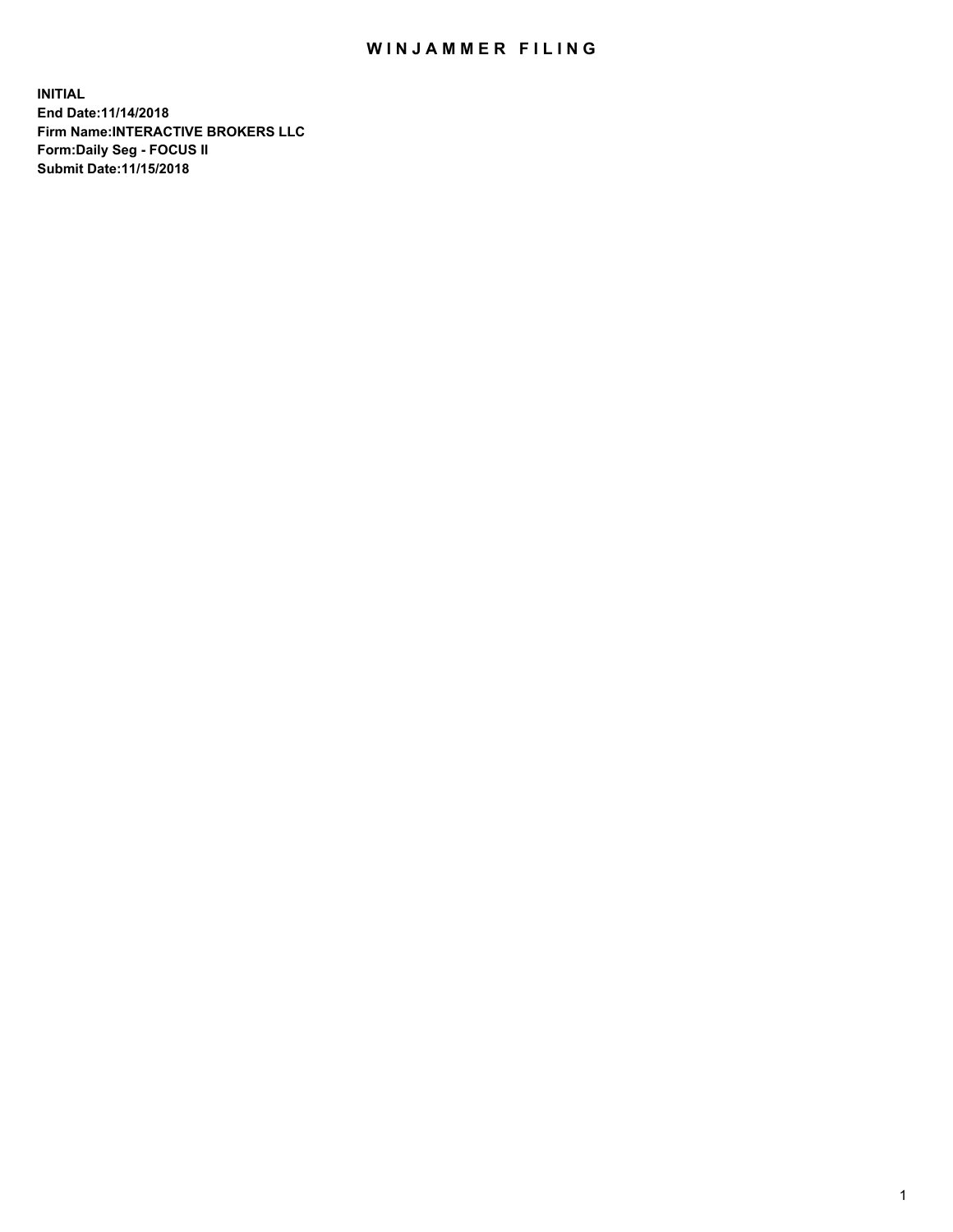**INITIAL End Date:11/14/2018 Firm Name:INTERACTIVE BROKERS LLC Form:Daily Seg - FOCUS II Submit Date:11/15/2018 Daily Segregation - Cover Page**

| Name of Company                                                                                                                                                                                                                                                                                                                | <b>INTERACTIVE BROKERS LLC</b>                                                                 |
|--------------------------------------------------------------------------------------------------------------------------------------------------------------------------------------------------------------------------------------------------------------------------------------------------------------------------------|------------------------------------------------------------------------------------------------|
| <b>Contact Name</b>                                                                                                                                                                                                                                                                                                            | James Menicucci                                                                                |
| <b>Contact Phone Number</b>                                                                                                                                                                                                                                                                                                    | 203-618-8085                                                                                   |
| <b>Contact Email Address</b>                                                                                                                                                                                                                                                                                                   | jmenicucci@interactivebrokers.c<br>om                                                          |
| FCM's Customer Segregated Funds Residual Interest Target (choose one):<br>a. Minimum dollar amount: : or<br>b. Minimum percentage of customer segregated funds required:% ; or<br>c. Dollar amount range between: and; or<br>d. Percentage range of customer segregated funds required between:% and%.                         | $\overline{\mathbf{0}}$<br>$\overline{\mathbf{0}}$<br>155,000,000 245,000,000<br>00            |
| FCM's Customer Secured Amount Funds Residual Interest Target (choose one):<br>a. Minimum dollar amount: ; or<br>b. Minimum percentage of customer secured funds required:%; or<br>c. Dollar amount range between: and; or<br>d. Percentage range of customer secured funds required between:% and%.                            | $\overline{\mathbf{0}}$<br>$\overline{\mathbf{0}}$<br>80,000,000 120,000,000<br>0 <sub>0</sub> |
| FCM's Cleared Swaps Customer Collateral Residual Interest Target (choose one):<br>a. Minimum dollar amount: ; or<br>b. Minimum percentage of cleared swaps customer collateral required:% ; or<br>c. Dollar amount range between: and; or<br>d. Percentage range of cleared swaps customer collateral required between:% and%. | $\frac{0}{0}$<br>0 <sub>0</sub><br>0 <sub>0</sub>                                              |

Attach supporting documents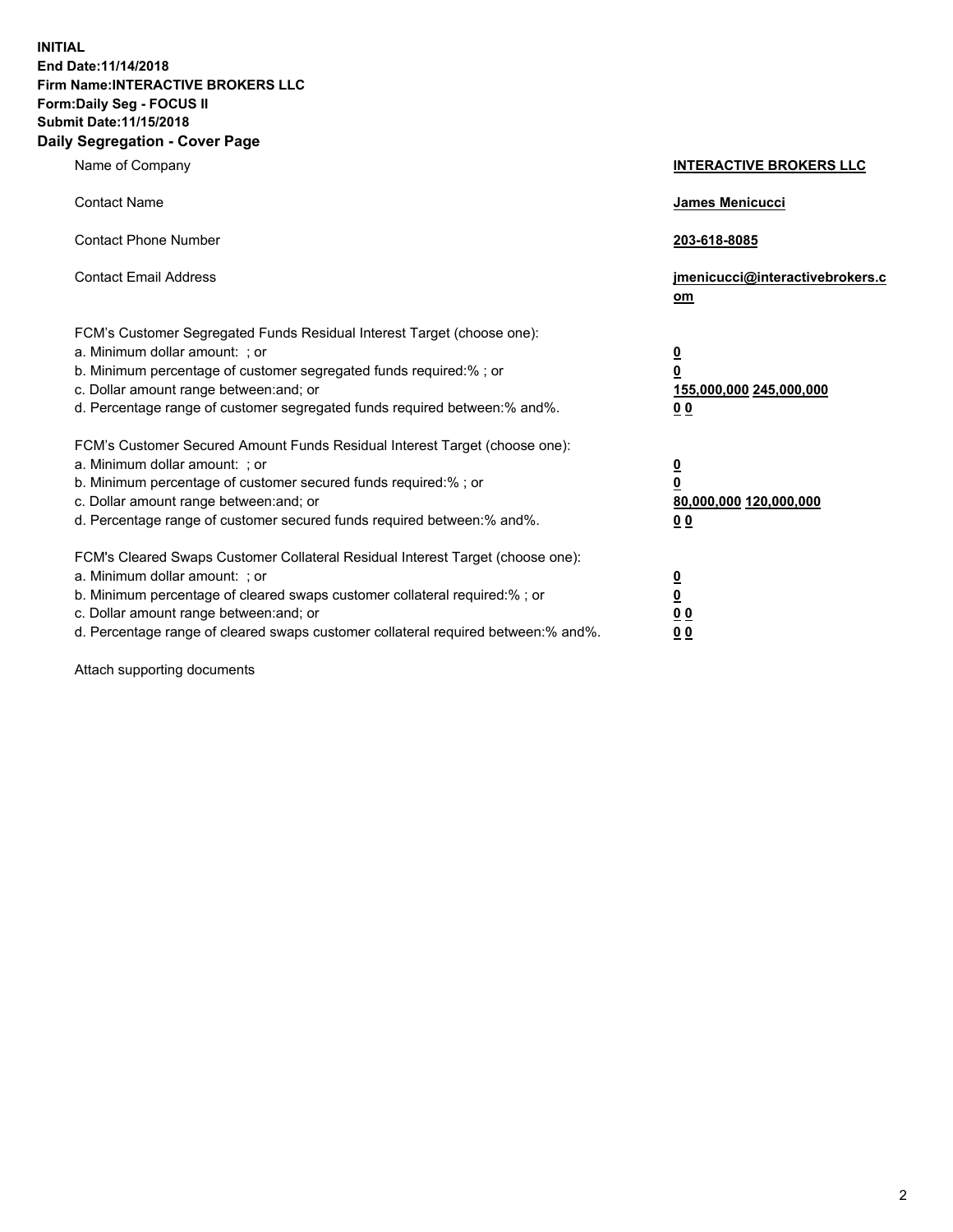## **INITIAL End Date:11/14/2018 Firm Name:INTERACTIVE BROKERS LLC Form:Daily Seg - FOCUS II Submit Date:11/15/2018 Daily Segregation - Secured Amounts**

|     | Daily Segregation - Secured Amounts                                                               |                                          |
|-----|---------------------------------------------------------------------------------------------------|------------------------------------------|
|     | Foreign Futures and Foreign Options Secured Amounts                                               |                                          |
|     | Amount required to be set aside pursuant to law, rule or regulation of a foreign                  | $0$ [7305]                               |
|     | government or a rule of a self-regulatory organization authorized thereunder                      |                                          |
| 1.  | Net ledger balance - Foreign Futures and Foreign Option Trading - All Customers                   |                                          |
|     | A. Cash                                                                                           | 472,694,164 [7315]                       |
|     | B. Securities (at market)                                                                         | $0$ [7317]                               |
| 2.  | Net unrealized profit (loss) in open futures contracts traded on a foreign board of trade         | -25,557,526 [7325]                       |
| 3.  | Exchange traded options                                                                           |                                          |
|     | a. Market value of open option contracts purchased on a foreign board of trade                    | 48,721 [7335]                            |
|     | b. Market value of open contracts granted (sold) on a foreign board of trade                      | -85,105 [7337]                           |
| 4.  | Net equity (deficit) (add lines 1. 2. and 3.)                                                     | 447,100,254 [7345]                       |
| 5.  | Account liquidating to a deficit and account with a debit balances - gross amount                 | 7,179 [7351]                             |
|     | Less: amount offset by customer owned securities                                                  | 0 [7352] 7,179 [7354]                    |
| 6.  | Amount required to be set aside as the secured amount - Net Liquidating Equity                    | 447,107,433 [7355]                       |
|     | Method (add lines 4 and 5)                                                                        |                                          |
| 7.  | Greater of amount required to be set aside pursuant to foreign jurisdiction (above) or line<br>6. | 447,107,433 [7360]                       |
|     | FUNDS DEPOSITED IN SEPARATE REGULATION 30.7 ACCOUNTS                                              |                                          |
| 1.  | Cash in banks                                                                                     |                                          |
|     | A. Banks located in the United States                                                             | 65,384,087 [7500]                        |
|     | B. Other banks qualified under Regulation 30.7                                                    | 0 [7520] 65,384,087 [7530]               |
| 2.  | Securities                                                                                        |                                          |
|     | A. In safekeeping with banks located in the United States                                         | 398,150,252 [7540]                       |
|     | B. In safekeeping with other banks qualified under Regulation 30.7                                | 0 [7560] 398,150,252 [7570]              |
| 3.  | Equities with registered futures commission merchants                                             |                                          |
|     | A. Cash                                                                                           | $0$ [7580]                               |
|     | <b>B.</b> Securities                                                                              | $0$ [7590]                               |
|     | C. Unrealized gain (loss) on open futures contracts                                               | $0$ [7600]                               |
|     | D. Value of long option contracts                                                                 | $0$ [7610]                               |
|     | E. Value of short option contracts                                                                | 0 [7615] 0 [7620]                        |
| 4.  | Amounts held by clearing organizations of foreign boards of trade                                 |                                          |
|     | A. Cash                                                                                           | $0$ [7640]                               |
|     | <b>B.</b> Securities                                                                              | $0$ [7650]                               |
|     | C. Amount due to (from) clearing organization - daily variation                                   | $0$ [7660]                               |
|     | D. Value of long option contracts                                                                 | $0$ [7670]                               |
|     | E. Value of short option contracts                                                                | 0 [7675] 0 [7680]                        |
| 5.  | Amounts held by members of foreign boards of trade                                                |                                          |
|     | A. Cash                                                                                           | 121,404,257 [7700]                       |
|     | <b>B.</b> Securities                                                                              | $0$ [7710]                               |
|     | C. Unrealized gain (loss) on open futures contracts                                               | -15,087,198 [7720]                       |
|     | D. Value of long option contracts                                                                 | 48,721 [7730]                            |
|     | E. Value of short option contracts                                                                | <u>-85,105</u> [7735] 106,280,675 [7740] |
| 6.  | Amounts with other depositories designated by a foreign board of trade                            | 0 [7760]                                 |
| 7.  | Segregated funds on hand                                                                          | $0$ [7765]                               |
| 8.  | Total funds in separate section 30.7 accounts                                                     | 569,815,014 [7770]                       |
| 9.  | Excess (deficiency) Set Aside for Secured Amount (subtract line 7 Secured Statement               | 122,707,581 [7380]                       |
|     | Page 1 from Line 8)                                                                               |                                          |
| 10. | Management Target Amount for Excess funds in separate section 30.7 accounts                       | 80,000,000 [7780]                        |
| 11. | Excess (deficiency) funds in separate 30.7 accounts over (under) Management Target                | 42,707,581 [7785]                        |
|     |                                                                                                   |                                          |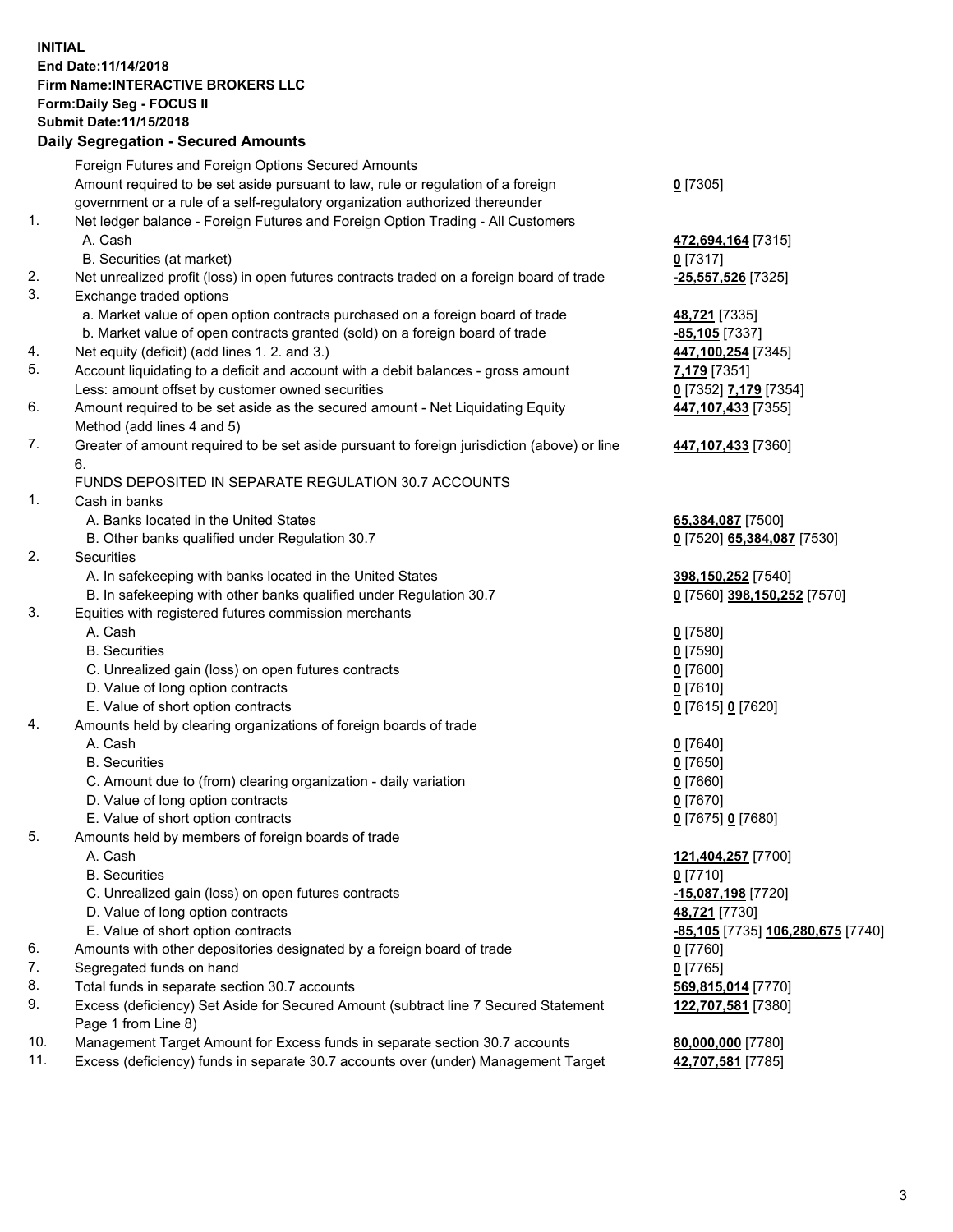**INITIAL End Date:11/14/2018 Firm Name:INTERACTIVE BROKERS LLC Form:Daily Seg - FOCUS II Submit Date:11/15/2018 Daily Segregation - Segregation Statement** SEGREGATION REQUIREMENTS(Section 4d(2) of the CEAct) 1. Net ledger balance A. Cash **3,994,319,329** [7010] B. Securities (at market) **0** [7020] 2. Net unrealized profit (loss) in open futures contracts traded on a contract market **-61,124,329** [7030] 3. Exchange traded options A. Add market value of open option contracts purchased on a contract market **467,829,091** [7032] B. Deduct market value of open option contracts granted (sold) on a contract market **-573,495,662** [7033] 4. Net equity (deficit) (add lines 1, 2 and 3) **3,827,528,429** [7040] 5. Accounts liquidating to a deficit and accounts with debit balances - gross amount **12,386,832** [7045] Less: amount offset by customer securities **0** [7047] **12,386,832** [7050] 6. Amount required to be segregated (add lines 4 and 5) **3,839,915,261** [7060] FUNDS IN SEGREGATED ACCOUNTS 7. Deposited in segregated funds bank accounts A. Cash **511,338,967** [7070] B. Securities representing investments of customers' funds (at market) **2,278,665,972** [7080] C. Securities held for particular customers or option customers in lieu of cash (at market) **0** [7090] 8. Margins on deposit with derivatives clearing organizations of contract markets A. Cash **4,231,313** [7100] B. Securities representing investments of customers' funds (at market) **1,415,860,839** [7110] C. Securities held for particular customers or option customers in lieu of cash (at market) **0** [7120] 9. Net settlement from (to) derivatives clearing organizations of contract markets **-58,018,312** [7130] 10. Exchange traded options A. Value of open long option contracts **469,893,684** [7132] B. Value of open short option contracts **-575,571,101** [7133] 11. Net equities with other FCMs A. Net liquidating equity **0** [7140] B. Securities representing investments of customers' funds (at market) **0** [7160] C. Securities held for particular customers or option customers in lieu of cash (at market) **0** [7170] 12. Segregated funds on hand **0** [7150] 13. Total amount in segregation (add lines 7 through 12) **4,046,401,362** [7180] 14. Excess (deficiency) funds in segregation (subtract line 6 from line 13) **206,486,101** [7190] 15. Management Target Amount for Excess funds in segregation **155,000,000** [7194]

16. Excess (deficiency) funds in segregation over (under) Management Target Amount Excess

**51,486,101** [7198]